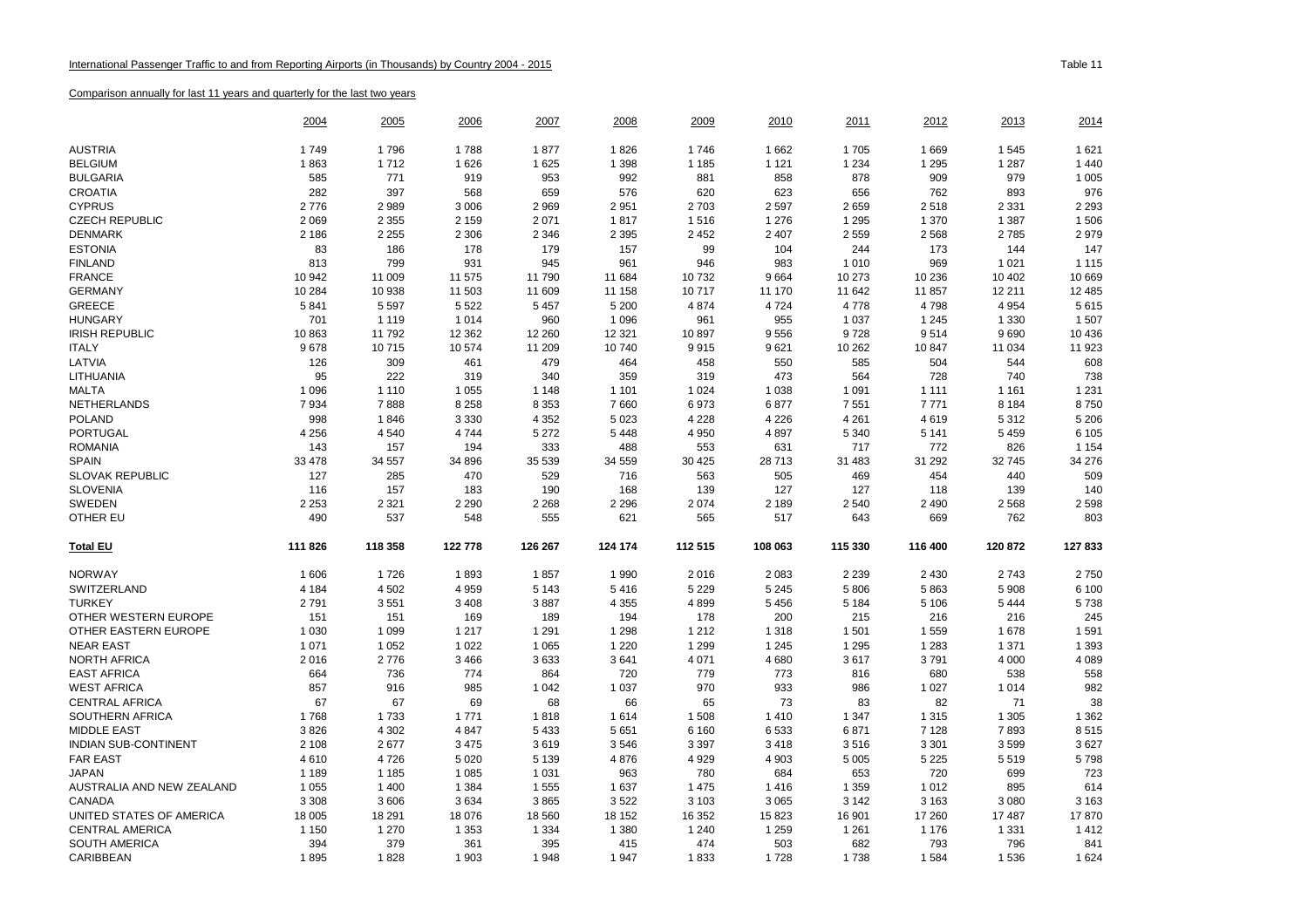| <b>Total</b>  | 55 109 | 59 377 | 62 402 | 65 431 | 65 270 | 63 521 | 64 3 25 | 65 903 | 66 452 | 68 961 | 71 065  |
|---------------|--------|--------|--------|--------|--------|--------|---------|--------|--------|--------|---------|
| <b>OTHERS</b> | 799    | 777    | 820    | 929    | 867    | 802    | 863     | 925    | 959    | 996    | 1 1 4 3 |
| OIL RIGS      | 564    | 627    | 713    | 768    | 763    | 752    | 714     | 761    | 781    | 841    | 886     |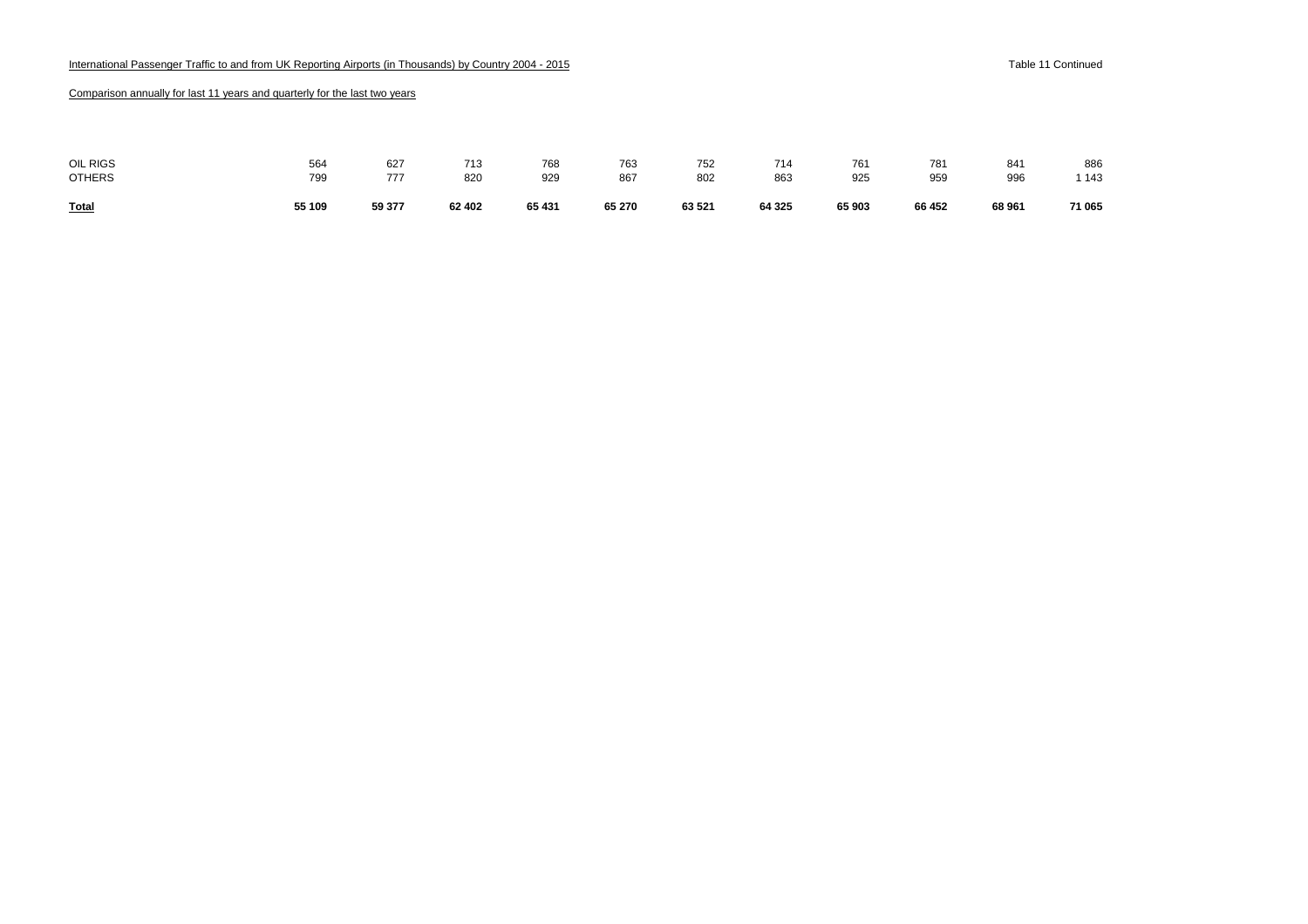|                                       | 2014 Q1 | 2014 Q2 | 2014 Q3 | 2014 Q4 | 2015 Q1 | 2015 Q2        |
|---------------------------------------|---------|---------|---------|---------|---------|----------------|
|                                       |         |         |         |         |         |                |
| <b>AUSTRIA</b>                        | 517     | 380     | 392     | 332     | 559     | 392            |
| <b>BELGIUM</b>                        | 293     | 370     | 391     | 385     | 360     | 398            |
| <b>BULGARIA</b>                       | 184     | 259     | 402     | 160     | 205     | 268            |
| <b>CROATIA</b>                        | 49      | 303     | 512     | 112     | 46      | 319            |
| <b>CYPRUS</b>                         | 239     | 706     | 879     | 470     | 236     | 734            |
| <b>CZECH REPUBLIC</b>                 | 306     | 408     | 396     | 396     | 348     | 453            |
| <b>DENMARK</b>                        | 623     | 791     | 795     | 770     | 676     | 887            |
| <b>ESTONIA</b>                        | 26      | 42      | 43      | 36      | 31      | 42             |
| <b>FINLAND</b>                        | 240     | 268     | 271     | 336     | 247     | 265            |
| <b>FRANCE</b>                         | 2 1 3 4 | 2918    | 3 3 9 9 | 2 2 1 7 | 2 2 3 9 | 2 9 64         |
| <b>GERMANY</b>                        | 2611    | 3 2 3 9 | 3 4 4 3 | 3 1 9 1 | 2802    | 3 4 4 6        |
| <b>GREECE</b>                         | 238     | 1708    | 2955    | 714     | 306     | 1889           |
| <b>HUNGARY</b>                        | 300     | 397     | 409     | 400     | 374     | 437            |
| <b>IRISH REPUBLIC</b>                 | 2 2 9 2 | 2661    | 2815    | 2668    | 2 5 4 0 | 2 9 3 5        |
| <b>ITALY</b>                          | 2 0 5 9 | 3 3 6 8 | 3978    | 2518    | 2 2 7 8 | 3531           |
| LATVIA                                | 129     | 150     | 175     | 154     | 153     | 181            |
| LITHUANIA                             | 130     | 205     | 220     | 183     | 176     | 214            |
| <b>MALTA</b>                          | 213     | 348     | 395     | 275     | 224     | 358            |
| NETHERLANDS                           | 1884    | 2 2 6 6 | 2 3 3 8 | 2 2 6 2 | 2 0 4 8 | 2 4 5 5        |
| <b>POLAND</b>                         | 1 1 3 3 | 1 3 4 9 | 1 4 0 3 | 1 3 2 1 | 1 3 0 4 | 1596           |
| <b>PORTUGAL</b>                       | 828     | 1853    | 2 2 1 8 | 1 206   | 941     | 1 9 4 5        |
| <b>ROMANIA</b>                        | 196     | 283     | 352     | 323     | 329     | 388            |
| <b>SPAIN</b>                          | 4865    | 10 108  | 12 667  | 6637    | 5 1 7 6 | 10 245         |
| <b>SLOVAK REPUBLIC</b>                | 93      | 129     | 149     | 139     | 140     | 164            |
| <b>SLOVENIA</b>                       | 27      | 39      | 46      | 29      | 27      | 44             |
| <b>SWEDEN</b>                         | 554     | 727     | 665     | 651     | 561     | 717            |
| OTHER EU                              | 173     | 207     | 224     | 199     | 166     | 220            |
|                                       |         |         |         |         |         |                |
| <b>Total EU</b>                       | 22 335  | 35 482  | 41 932  | 28 083  | 24 490  | 37 487         |
| <b>NORWAY</b>                         | 637     | 713     | 708     | 693     | 636     | 695            |
| SWITZERLAND                           | 1852    | 1 4 4 2 | 1415    | 1 3 9 1 | 1947    | 1 4 2 9        |
| <b>TURKEY</b>                         | 489     | 1735    | 2 5 0 5 | 1 0 0 9 | 528     | 1 660          |
| OTHER WESTERN EUROPE                  | 41      | 71      | 79      | 54      | 49      | 71             |
| OTHER EASTERN EUROPE                  | 356     | 399     | 482     | 356     | 315     | 354            |
| <b>NEAR EAST</b>                      | 286     | 388     | 388     | 331     | 295     | 375            |
| <b>NORTH AFRICA</b>                   | 825     | 1 0 8 7 | 1 2 0 5 | 972     | 889     | 1 1 0 8        |
| <b>EAST AFRICA</b>                    | 127     | 137     | 167     | 127     | 117     | 119            |
| <b>WEST AFRICA</b>                    | 260     | 253     | 244     | 225     | 215     | 198            |
| <b>CENTRAL AFRICA</b>                 | 8       | 9       | 11      | 9       | 9       | $\overline{7}$ |
|                                       | 382     | 290     | 326     |         | 390     | 291            |
| SOUTHERN AFRICA<br><b>MIDDLE EAST</b> | 2 0 2 1 | 2 0 3 2 |         | 364     | 2 2 2 7 | 2 1 2 1        |
|                                       |         |         | 2 3 3 5 | 2 1 2 6 |         |                |
| <b>INDIAN SUB-CONTINENT</b>           | 1 000   | 846     | 876     | 905     | 963     | 791            |
| <b>FAR EAST</b>                       | 1 3 1 8 | 1 4 3 3 | 1652    | 1 3 9 5 | 1428    | 1 506          |
| <b>JAPAN</b>                          | 161     | 180     | 210     | 172     | 147     | 150            |
| AUSTRALIA AND NEW ZEALAND             | 171     | 151     | 155     | 138     | 137     | 138            |
| CANADA                                | 525     | 862     | 1 1 4 0 | 636     | 556     | 848            |
| UNITED STATES OF AMERICA              | 3 3 9 8 | 4889    | 5 2 8 4 | 4 2 9 9 | 3505    | 4 9 6 2        |
| <b>CENTRAL AMERICA</b>                | 272     | 367     | 427     | 346     | 301     | 406            |
| <b>SOUTH AMERICA</b>                  | 197     | 194     | 230     | 220     | 221     | 210            |
| CARIBBEAN                             | 476     | 344     | 362     | 441     | 546     | 386            |